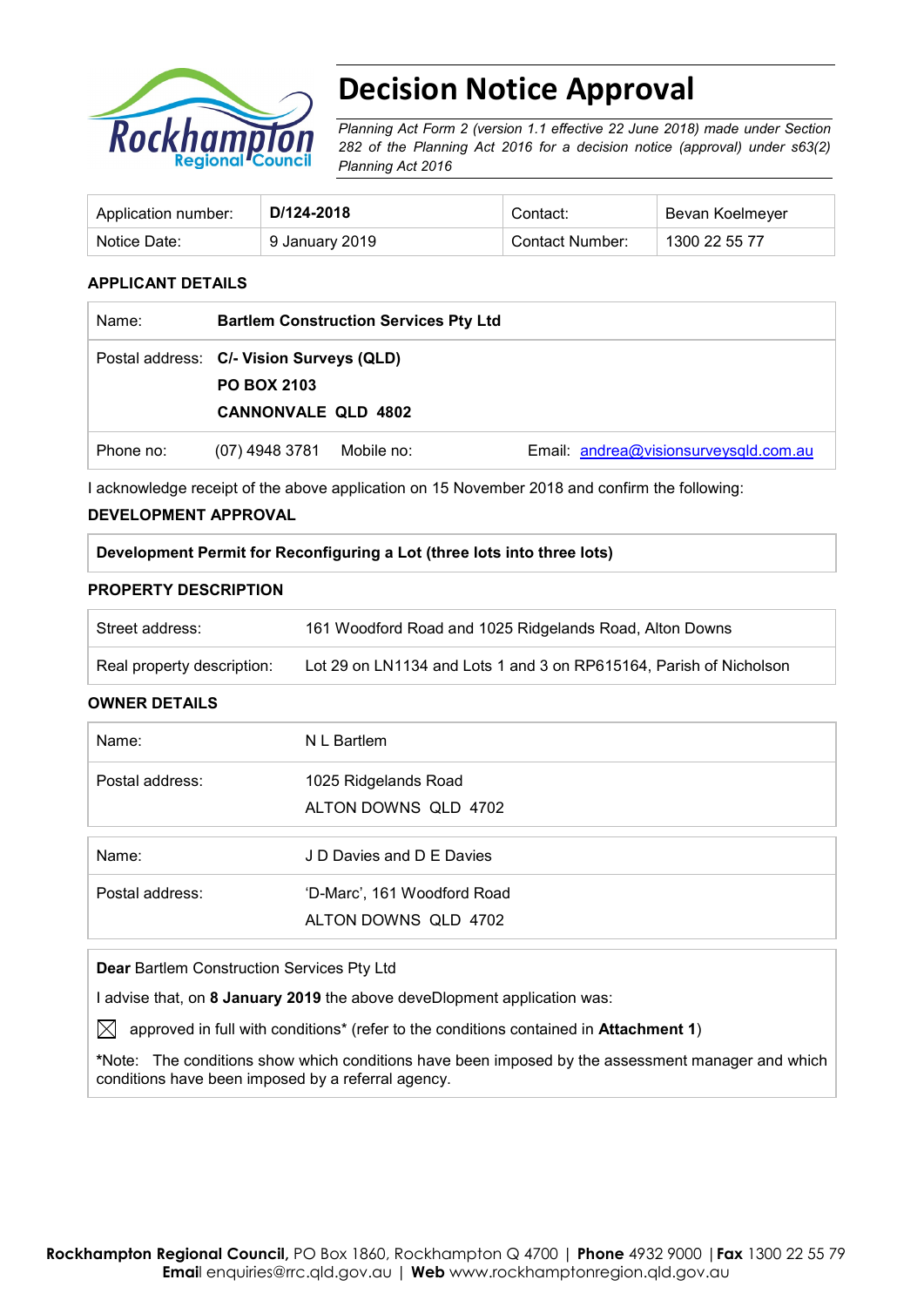# **1. DETAILS OF THE APPROVAL**

The following approvals are given:

|                                                                                                                                                                                                                                 | <b>Development</b><br><b>Permit</b> | Preliminary<br>Approval |
|---------------------------------------------------------------------------------------------------------------------------------------------------------------------------------------------------------------------------------|-------------------------------------|-------------------------|
| Development assessable under the planning scheme, superseded<br>planning scheme, a temporary local planning instrument, a master<br>plan or a preliminary approval which includes a variation approval<br>- Reconfiguring a lot | $\boxtimes$                         |                         |

# **2. CONDITIONS**

This approval is subject to the conditions in Attachment 1.

# **3. FURTHER DEVELOPMENT PERMITS REQUIRED NIL**

### **4. REFERRAL AGENCIES** NIL

# **5. THE APPROVED PLANS**

### **The approved development must be completed and maintained generally in accordance with the approved drawings and documents:**

| <b>Drawing/report title</b> | Prepared by           | <b>Date</b>      | Reference number | <b>Rev</b> |
|-----------------------------|-----------------------|------------------|------------------|------------|
| Proposal Plan               | <b>Vision Surveys</b> | 15 November 2018 | 18631-PP-01      |            |

# **6. CURRENCY PERIOD FOR THE APPROVAL (s.85 of the** *Planning Act***)**

The standard currency periods stated in section 85 of *Planning Act 2016* apply to each aspect of development in this approval, if not stated in the conditions of approval attached.

# **7. STATEMENT OF REASONS**

| Description of the<br>development      | The proposed development is for Reconfiguring a Lot (three lots into three<br>lots)                                                                                                                                                                                                                                                                             |  |
|----------------------------------------|-----------------------------------------------------------------------------------------------------------------------------------------------------------------------------------------------------------------------------------------------------------------------------------------------------------------------------------------------------------------|--|
| <b>Reasons for Decision</b>            | The development will resolve an existing boundary encroachment and<br>a)<br>locate the two dams and associated infrastructure wholly within<br>proposed Lot 1;                                                                                                                                                                                                  |  |
|                                        | Assessment of the development against the relevant zone purpose,<br>b)<br>planning scheme codes and planning scheme policies demonstrates<br>that the proposed development will not cause significant adverse<br>impacts on the surrounding natural environment, built environment and<br>infrastructure, community facilities, or local character and amenity; |  |
|                                        | The proposed development does not compromise the relevant State<br>C)<br>Planning Policy; and                                                                                                                                                                                                                                                                   |  |
|                                        | On balance, the application should be approved because the<br>d)<br>circumstances favour Council exercising its discretion to approve the<br>application even though the development does not comply with an<br>aspect of the assessment benchmarks.                                                                                                            |  |
| <b>Assessment</b><br><b>Benchmarks</b> | The proposed development was assessed against the following assessment<br>benchmarks:                                                                                                                                                                                                                                                                           |  |
|                                        | Rural zone code;                                                                                                                                                                                                                                                                                                                                                |  |
|                                        | Access, parking and transport code;<br>$\bullet$                                                                                                                                                                                                                                                                                                                |  |
|                                        | Reconfiguring a lot code;                                                                                                                                                                                                                                                                                                                                       |  |
|                                        | Stormwater management code; and                                                                                                                                                                                                                                                                                                                                 |  |
|                                        | Water and sewer code.                                                                                                                                                                                                                                                                                                                                           |  |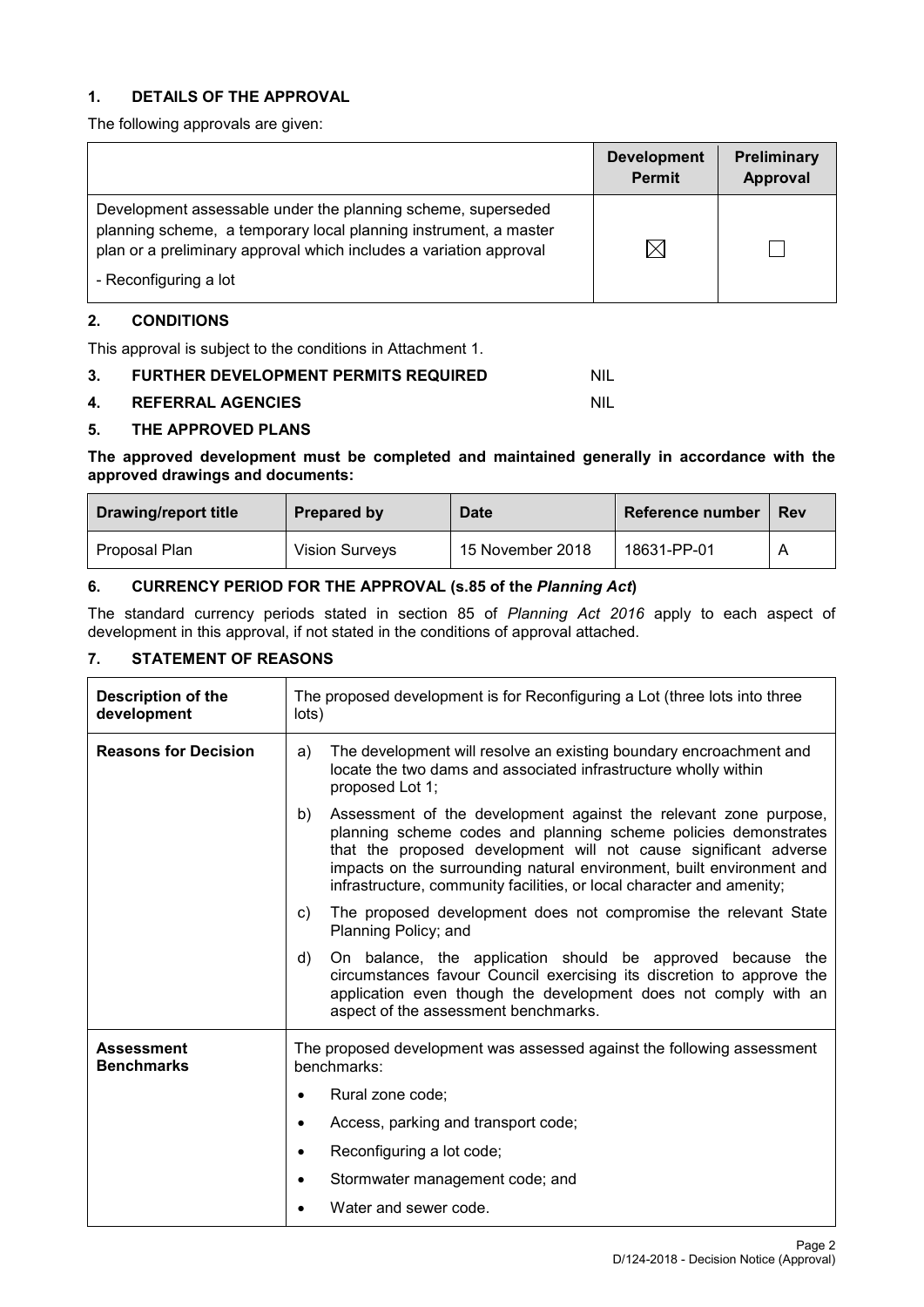| <b>Matters prescribed by</b> |       | The State Planning Policy - Part $E_i$                                  |
|------------------------------|-------|-------------------------------------------------------------------------|
| regulation                   | (ii)  | The Central Queensland Regional Plan;                                   |
|                              | (iii) | The Rockhampton Region Planning Scheme 2015.                            |
|                              | (iv)  | The common material, being the material submitted with the application. |

# **8. APPEAL RIGHTS**

The rights of an applicant to appeal to a tribunal or the Planning and Environment Court against a decision about a development application are set out in chapter 6, part 1 of the *Planning Act 2016*. There may also be a right to make an application for a declaration by a tribunal (see chapter 6, part 2 of the *Planning Act 2016).*

## *Appeal by an applicant*

An applicant for a development application may appeal to the Planning and Environment Court against the following:

- the refusal of all or part of the development application
- a provision of the development approval
- the decision to give a preliminary approval when a development permit was applied for
- a deemed refusal of the development application.

An applicant may also have a right to appeal to the Development tribunal. For more information, see schedule 1 of the *Planning Act 2016*.

The timeframes for starting an appeal in the Planning and Environment Court are set out in section 229 of the *Planning Act 2016*.

**Attachment 2** is an extract from the *Planning Act 2016* that sets out the applicant's appeal rights and the appeal rights of a submitter.

## **9. WHEN THE DEVELOPMENT APPROVAL TAKES EFFECT**

This development approval takes effect:

From the time the decision notice is given  $-$  if there is no submitter and the applicant does not appeal the decision to the court.

Or

When the submitter's appeal period ends  $-$  if there is a submitter and the applicant does not appeal the decision to the court.

Or

Subject to the decision of the court, when the appeal is finally decided  $-$  if an appeal is made to the court.

### **10. ASSESSMENT MANAGER**

| Name. | Tarnya Fitzgibbon<br><b>COORDINATOR</b> | Signature: | Date: | 9 January 2019 |
|-------|-----------------------------------------|------------|-------|----------------|
|       | <b>DEVELOPMENT ASSESSMENT</b>           |            |       |                |

### **Attachment 1 – Conditions of the approval**

*Part 1* **–** *Conditions imposed by the assessment manager [Note: where a condition is imposed about infrastructure under Chapter 4 of the Planning Act 2016, the relevant provision of the Act under which this condition was imposed must be specified.]*

### **Attachment 2 – Extract on appeal rights**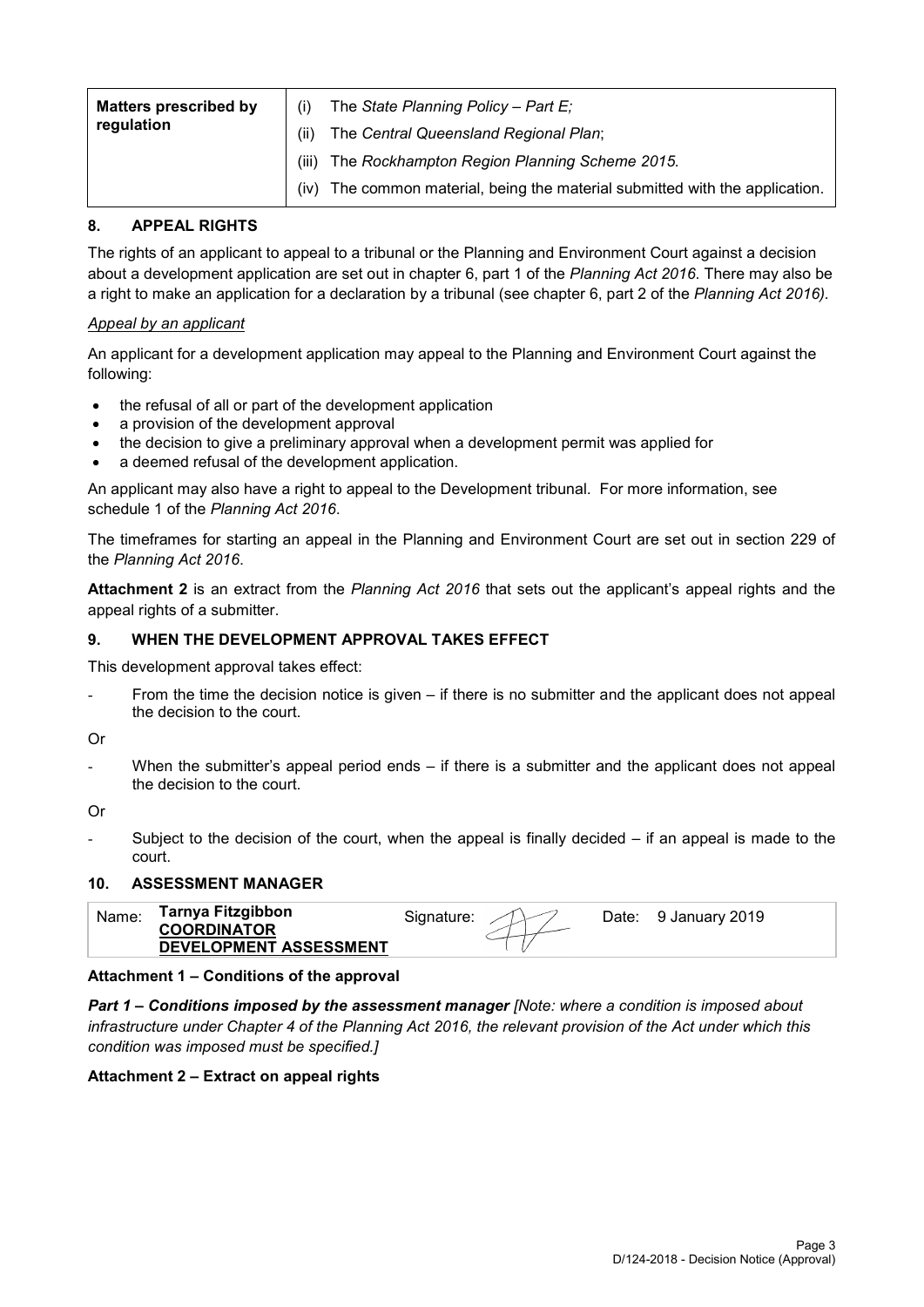

# **Attachment 1 – Part 1 Rockhampton Regional Council Conditions**

*Planning Act 2016*

- 1.0 ADMINISTRATION
- 1.1 The Developer and their employee, agent, contractor or invitee is responsible for ensuring compliance with the conditions of this development approval.
- 1.2 Where these Conditions refer to "Council" in relation to requiring Council to approve or to be satisfied as to any matter, or conferring on the Council a function, power or discretion, that role may be fulfilled in whole or in part by a delegate appointed for that purpose by the Council.
- 1.3 All conditions, works, or requirements of this development approval must be undertaken and completed:
	- 1.3.1 to Council's satisfaction;
	- 1.3.2 at no cost to Council; and
	- 1.3.3 prior to the issue of the Survey Plan Approval Certificate,

unless otherwise stated.

# 2.0 APPROVED PLANS AND DOCUMENTS

2.1 The approved development must be completed and maintained generally in accordance with the approved plans and documents, except where amended by any condition of this development approval:

| <b>Drawing/report title</b> | <b>Prepared by</b>    | <b>Date</b>      | <b>Reference</b><br>number | <b>Rev</b> |
|-----------------------------|-----------------------|------------------|----------------------------|------------|
| Proposal Plan               | <b>Vision Surveys</b> | 15 November 2018 | 18631-PP-01                | A          |

- 2.2 Where there is any conflict between the conditions of this development approval and the details shown on the approved plans and documents, the conditions of this development approval must prevail.
- 2.3 Where conditions require the above plans or documents to be amended, the revised document(s) must be submitted for approval by Council prior to the submission of an application for a Survey Plan Approval Certificate.

# ADVISORY NOTES

# NOTE 1. Aboriginal Cultural Heritage

It is advised that under section 23 of the *Aboriginal Cultural Heritage Act 2003*, a person who carries out an activity must take all reasonable and practicable measures to ensure the activity does not harm Aboriginal cultural heritage (the "cultural heritage duty of care"). Maximum penalties for breaching the duty of care are listed in the Aboriginal cultural heritage legislation. The information on Aboriginal cultural heritage is available on the Department of Aboriginal and Torres Strait Islander Partnerships website [www.datsip.qld.gov.au.](http://www.datsip.qld.gov.au/)

# NOTE 2. General Environmental Duty

General environmental duty under the *Environmental Protection Act 1994* prohibits unlawful environmental nuisance caused by noise, aerosols, particles, dust, ash, fumes, light, odour or smoke beyond the boundaries of the development site during all stages of the development including earthworks, construction and operation.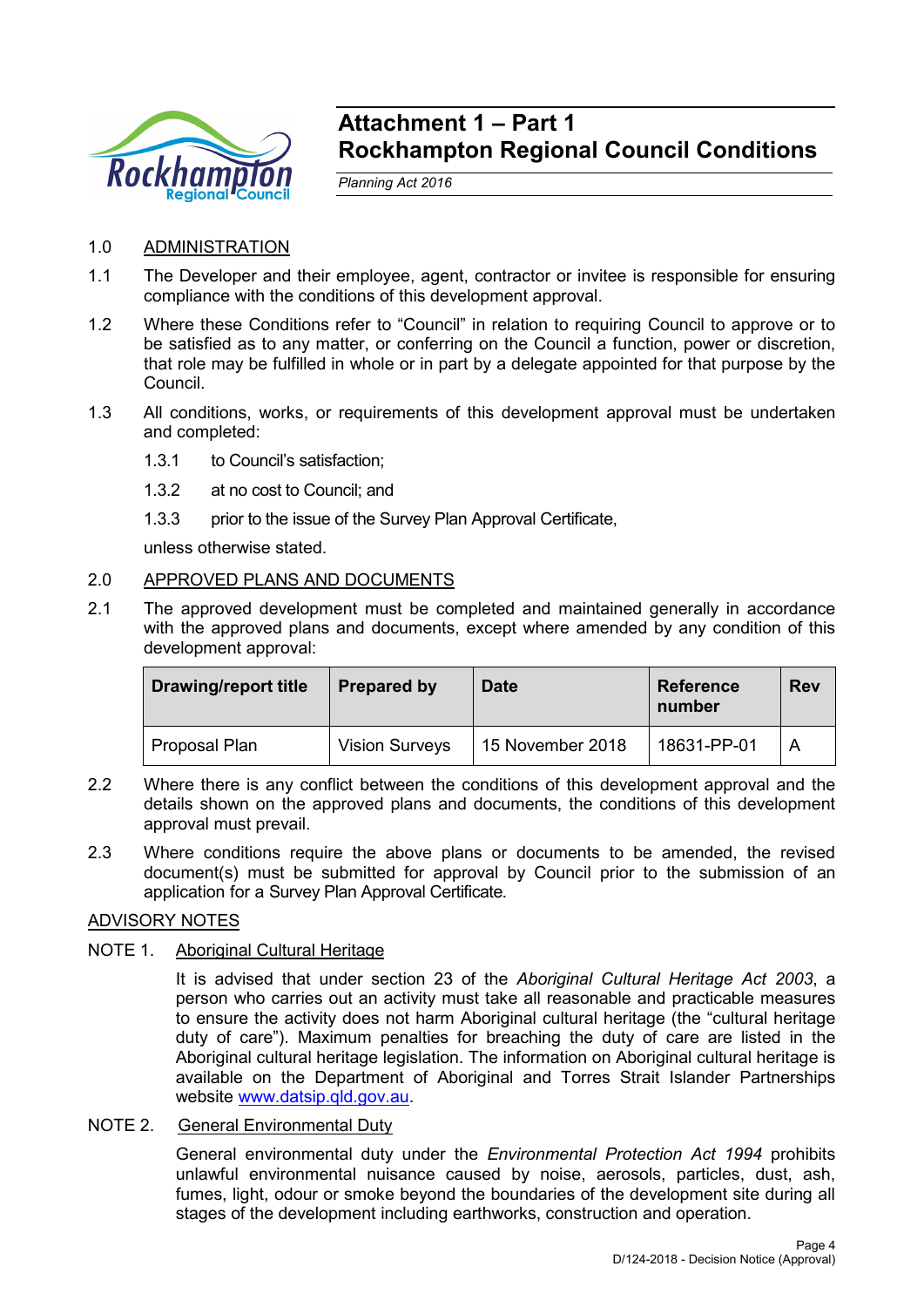

# **Attachment 2 - Appeal Rights**

*PLANNING ACT 2016*

The following is an extract from the *Planning Act 2016 (Chapter 6)*

### *Appeal rights*

### *229 Appeals to tribunal or P&E Court*

- (1) Schedule 1 states—
	- (a) matters that may be appealed to— (i)either a tribunal or the P&E Court; or (ii)only a tribunal; or (iii)only the P&E Court; and
	- (b) the person—

(i)who may appeal a matter (the **appellant**); and (ii)who is a respondent in an appeal of the matter; and (iii)who is a co-respondent in an appeal of the matter; and

- (iv)who may elect to be a co-respondent in an appeal of the matter.
- (2) An appellant may start an appeal within the appeal period.
- (3) The **appeal period** is—
	- (a) for an appeal by a building advisory agency—10 business days after a decision notice for the decision is given to the agency or
	- (b) for an appeal against a deemed refusal—at any time after the deemed refusal happens; or
	- (c) for an appeal against a decision of the Minister, under chapter 7, part 4, to register premises or to renew the registration of premises—20 business days after a notice is published under section 269(3)(a) or (4); or
	- (d) for an appeal against an infrastructure charges notice— 20 business days after the infrastructure charges notice is given to the person; or
	- (e) for an appeal about a deemed approval of a development application for which a decision notice has not been given—30 business days after the applicant gives the deemed approval notice to the assessment manager; or
	- (f) for any other appeal—20 business days after a notice of the decision for the matter, including an enforcement notice, is given to the person.

### Note—

See the P&E Court Act for the court's power to extend the appeal period.

- (4) Each respondent and co-respondent for an appeal may be heard in the appeal.
- (5) If an appeal is only about a referral agency's response, the assessment manager may apply to the tribunal or P&E Court to withdraw from the appeal.
- (6) To remove any doubt, it is declared that an appeal against an infrastructure charges notice must not be about—
	- (a) the adopted charge itself; or
	- (b) for a decision about an offset or refund—
		- (i) the establishment cost of trunk infrastructure identified in a LGIP; or
		- (ii) the cost of infrastructure decided using the method

included in the local government's charges resolution.

### **230 Notice of appeal**

- (1) An appellant starts an appeal by lodging, with the registrar of the tribunal or P&E Court, a notice of appeal that—
	- (a) is in the approved form; and
	- (b) succinctly states the grounds of the appeal.
- (2) The notice of appeal must be accompanied by the required fee.
- (3) The appellant or, for an appeal to a tribunal, the registrar must, within the service period, give a copy of the notice of appeal to—
- (a) the respondent for the appeal; and
- (b) each co-respondent for the appeal; and
- (c) for an appeal about a development application under schedule 1, table 1, item 1—each principal submitter for the development application; and
- (d) for an appeal about a change application under schedule 1, table 1, item 2—each principal submitter for the change application; and
- (e) each person who may elect to become a co-respondent for the appeal, other than an eligible submitter who is not a principal submitter in an appeal under paragraph (c) or (d); and
- (f) for an appeal to the P&E Court—the chief executive; and
- (g) for an appeal to a tribunal under another Act—any other person who the registrar considers appropriate.
- (4) The **service period** is—
	- (a) if a submitter or advice agency started the appeal in the P&E Court—2 business days after the appeal is started; or
	- (b) otherwise—10 business days after the appeal is started.
- (5) A notice of appeal given to a person who may elect to be a co-respondent must state the effect of subsection
- (6) A person elects to be a co-respondent by filing a notice of election, in the approved form, within 10 business days after the notice of appeal is given to the person*.*
- **231 Other appeals**
- (1) Subject to this chapter, schedule 1 and the P&E Court Act, unless the Supreme Court decides a decision or other matter under this Act is affected by jurisdictional error, the decision or matter is non-appealable.
- (2) The Judicial Review Act 1991, part 5 applies to the decision or matter to the extent it is affected by jurisdictional error.
- (3) A person who, but for subsection (1) could have made an application under the Judicial Review Act 1991 in relation to the decision or matter, may apply under part 4 of that Act for a statement of reasons in relation to the decision or matter.
- (4) In this section— **decision** includes—
	- (a) conduct engaged in for the purpose of making a decision; and
	- (b) other conduct that relates to the making of a decision; and
	- (c) the making of a decision or the failure to make a decision; and
	- (d) a purported decision; and
	- (e) a deemed refusal.

**non-appealable**, for a decision or matter, means the decision or matter—

- (a) is final and conclusive; and
- (b) may not be challenged, appealed against, reviewed, quashed, set aside or called into question in any other way under the Judicial Review Act 1991 or otherwise, whether by the Supreme Court, another court, a tribunal or another entity; and
- (c) is not subject to any declaratory, injunctive or other order of the Supreme Court, another court, a tribunal or another entity on any ground.

### **232 Rules of the P&E Court**

- (1) A person who is appealing to the P&E Court must comply with the rules of the court that apply to the appeal.
- (2) However, the P&E Court may hear and decide an appeal even if the person has not complied with rules of the P&E Court.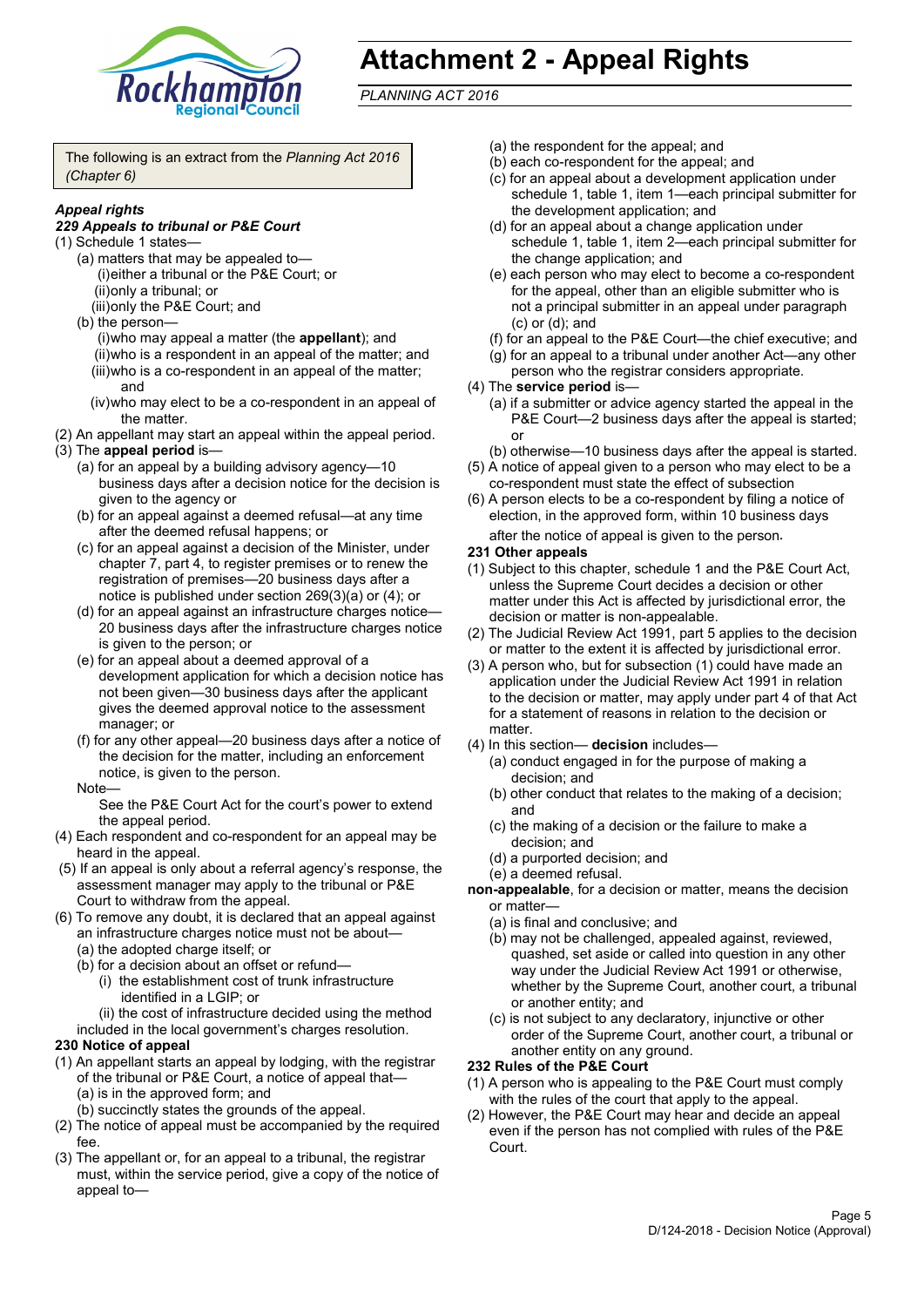

# **Appeal Rights**

*PLANNING ACT 2016*

# **Schedule 1**

### **Appeals section 229 1 Appeal rights and parties to appeals**

- (1) Table 1 states the matters that may be appealed to—(a) the P&E court; or (b) a tribunal.
- (2) However, table 1 applies to a tribunal only if the matter involves—
	- (a) the refusal, or deemed refusal of a development application, for—
	- (i) a material change of use for a classified building; or
	- (ii) operational work associated with building work, a retaining wall, or a tennis court; or
	- (b) a provision of a development approval for—
	- (i) a material change of use for a classified building; or
- (ii) operational work associated with building work, a retaining wall, or a tennis court; or
	- (c) if a development permit was applied for—the decision to give a preliminary approval for—
		- (i) a material change of use for a classified building; or
		- (ii) operational work associated with building work, a retaining wall, or a tennis court; or
	- (d) a development condition if—
		- (i) the development approval is only for a material change of use that involves the use of a building classified under the Building Code as a class 2 building; and
		- (ii) the building is, or is proposed to be, not more than 3 storeys; and
		- (iii) the proposed development is for not more than 60 sole-occupancy units; or
	- (e) a decision for, or a deemed refusal of, an extension application for a development approval that is only for a material change of use of a classified building; or
	- (f) a decision for, or a deemed refusal of, a change application for a development approval that is only for a material change of use of a classified building; or
	- (g) a matter under this Act, to the extent the matter relates to—
		- (i) the Building Act, other than a matter under that Act that may or must be decided by the Queensland Building and Construction Commission; or
		- (ii) the Plumbing and Drainage Act, part 4 or 5; or
	- (h) a decision to give an enforcement notice in relation to a matter under paragraphs (a) to (g); or
	- (i) a decision to give an infrastructure charges notice; or
	- (j) the refusal, or deemed refusal, of a conversion application; or
	- (k) a matter that, under another Act, may be appealed to the tribunal; or
	- (l) a matter prescribed by regulation.
- (3) Also, table 1 does not apply to a tribunal if the matter
	- involves—
	- (a) for a matter in subsection  $(2)(a)$  to  $(d)$ 
		- (i) a development approval for which the development application required impact assessment; and
		- (ii) a development approval in relation to which the assessment manager received a properly made submission for the development application; or
	- (b) a provision of a development approval about the identification or inclusion, under a variation approval, of a matter for the development.
- (4) Table 2 states the matters that may be appealed only to the P&E Court.
- (5) Table 3 states the matters that may be appealed only to the tribunal.
- (6) In each table—
	- (a) column 1 states the appellant in the appeal; and
	- (b) column 2 states the respondent in the appeal; and
	- (c) column 3 states the co-respondent (if any) in the appeal; and
	- (d) column 4 states the co-respondents by election (if any) in the appeal.
- (7) If the chief executive receives a notice of appeal under section 230(3)(f), the chief executive may elect to be a corespondent in the appeal.

| Table 1<br>Appeals to the P&E Court and, for certain matters, to a tribunal                                                                                                                                                                                                                                                                    |                                     |                                         |                                                       |  |  |  |
|------------------------------------------------------------------------------------------------------------------------------------------------------------------------------------------------------------------------------------------------------------------------------------------------------------------------------------------------|-------------------------------------|-----------------------------------------|-------------------------------------------------------|--|--|--|
| 1. Development applications<br>An appeal may be made against-<br>(a) the refusal of all or part of the development application; or<br>(b) the deemed refusal of the development application; or<br>(c) a provision of the development approval; or<br>(d) if a development permit was applied for-the decision to give a preliminary approval. |                                     |                                         |                                                       |  |  |  |
| Column 1                                                                                                                                                                                                                                                                                                                                       | Column 2                            | Column 3                                | Column 4                                              |  |  |  |
| Appellant                                                                                                                                                                                                                                                                                                                                      | Respondent                          | Co-respondent                           | Co-respondent by election                             |  |  |  |
|                                                                                                                                                                                                                                                                                                                                                | $($ if any $)$<br>$(f \text{an} v)$ |                                         |                                                       |  |  |  |
| The applicant                                                                                                                                                                                                                                                                                                                                  | The assessment<br>manager           | If the appeal is about<br>a concurrence | 1 A concurrence agency that is<br>not a co-respondent |  |  |  |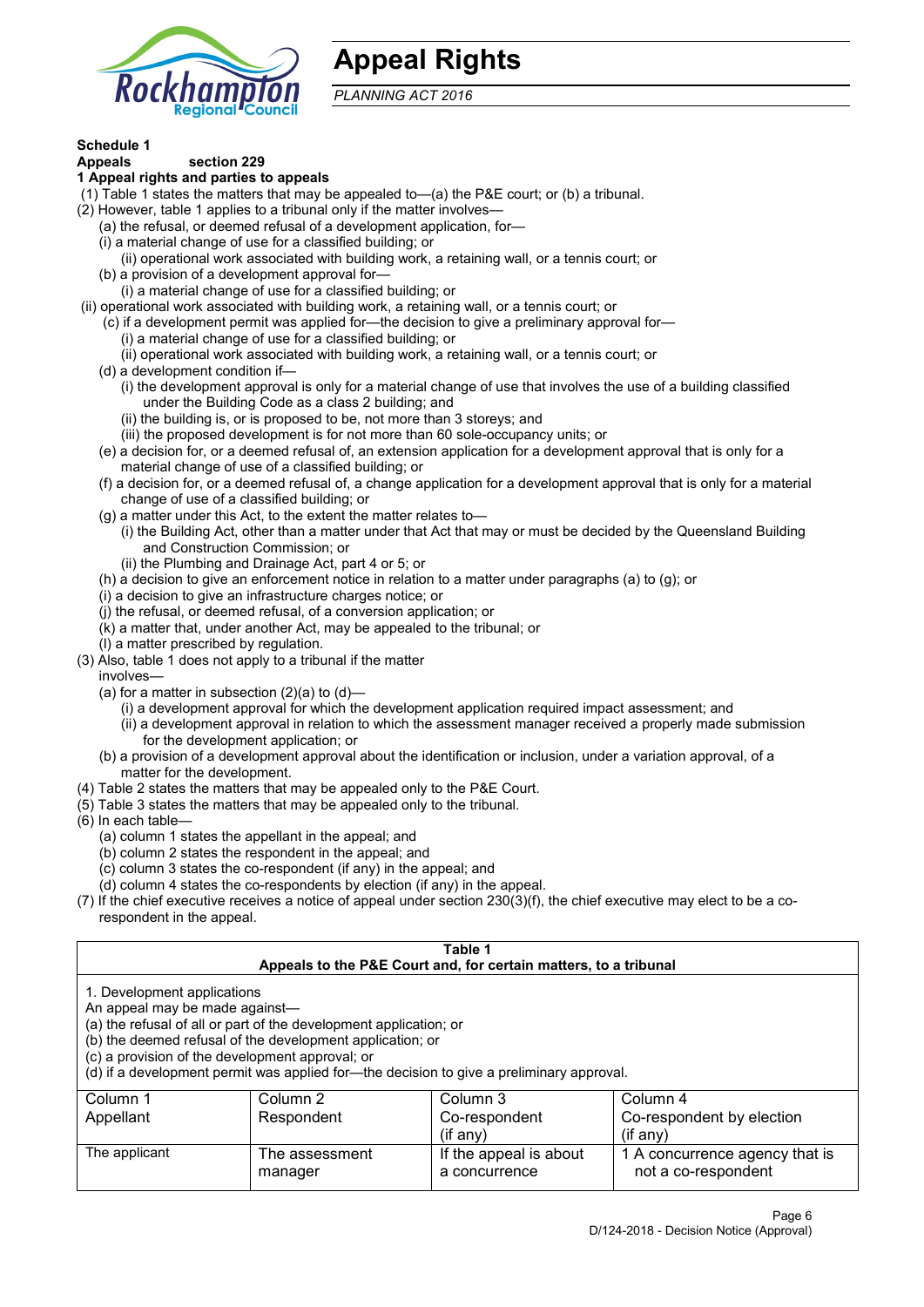| Table 1<br>Appeals to the P&E Court and, for certain matters, to a tribunal                                                                                                                                      |                                                                                                                               |                                                                 |                                                                                                                                                                                                                                                                                                                                                 |  |
|------------------------------------------------------------------------------------------------------------------------------------------------------------------------------------------------------------------|-------------------------------------------------------------------------------------------------------------------------------|-----------------------------------------------------------------|-------------------------------------------------------------------------------------------------------------------------------------------------------------------------------------------------------------------------------------------------------------------------------------------------------------------------------------------------|--|
|                                                                                                                                                                                                                  |                                                                                                                               | agency's referral<br>response-the<br>concurrence agency         | 2 If a chosen Assessment<br>manager is the respondent-<br>the prescribed assessment<br>manager<br>3 Any eligible advice agency for<br>the application<br>4 Any eligible submitter for the<br>application                                                                                                                                        |  |
| 2. Change applications<br>An appeal may be made against-<br>(b) a deemed refusal of a change application.                                                                                                        |                                                                                                                               |                                                                 | (a) a responsible entity's decision for a change application, other than a decision made by the P&E court; or                                                                                                                                                                                                                                   |  |
| Column 1<br>Appellant                                                                                                                                                                                            | Column <sub>2</sub><br>Respondent                                                                                             | Column 3<br>Co-respondent<br>(if any)                           | Column 4<br>Co-respondent by election<br>(if any)                                                                                                                                                                                                                                                                                               |  |
| 1 The applicant<br>2 If the responsible<br>entity is the<br>assessment<br>manager-an<br>affected entity that<br>gave a pre-request<br>notice or response<br>notice                                               | The responsible<br>entity                                                                                                     | If an affected entity<br>starts the appeal-the<br>applicant     | 1 A concurrence agency for the<br>development application<br>2 If a chosen assessment<br>manager is the respondent-<br>the prescribed assessment<br>manager<br>3 A private certifier for the<br>development application<br>4 Any eligible advice agency for<br>the change application<br>5 Any eligible submitter for the<br>change application |  |
| 3. Extension applications<br>An appeal may be made against-                                                                                                                                                      | (a) the assessment manager's decision about an extension application; or<br>(b) a deemed refusal of an extension application. |                                                                 |                                                                                                                                                                                                                                                                                                                                                 |  |
| Column 1<br>Appellant                                                                                                                                                                                            | Column <sub>2</sub><br>Respondent                                                                                             | Column 3<br>Co-respondent<br>(if any)                           | Column 4<br>Co-respondent by election<br>(if any)                                                                                                                                                                                                                                                                                               |  |
| 1 The applicant<br>1<br>For a matter other<br>$\mathbf{2}$<br>than a deemed<br>refusal of an<br>extension<br>application - a<br>concurrence<br>agency, other than<br>the chief executive,<br>for the application | The assessment<br>manager                                                                                                     | If a concurrence<br>agency starts the<br>appeal - the applicant | If a chosen assessment<br>manager is the respondent – the<br>prescribed assessment manager                                                                                                                                                                                                                                                      |  |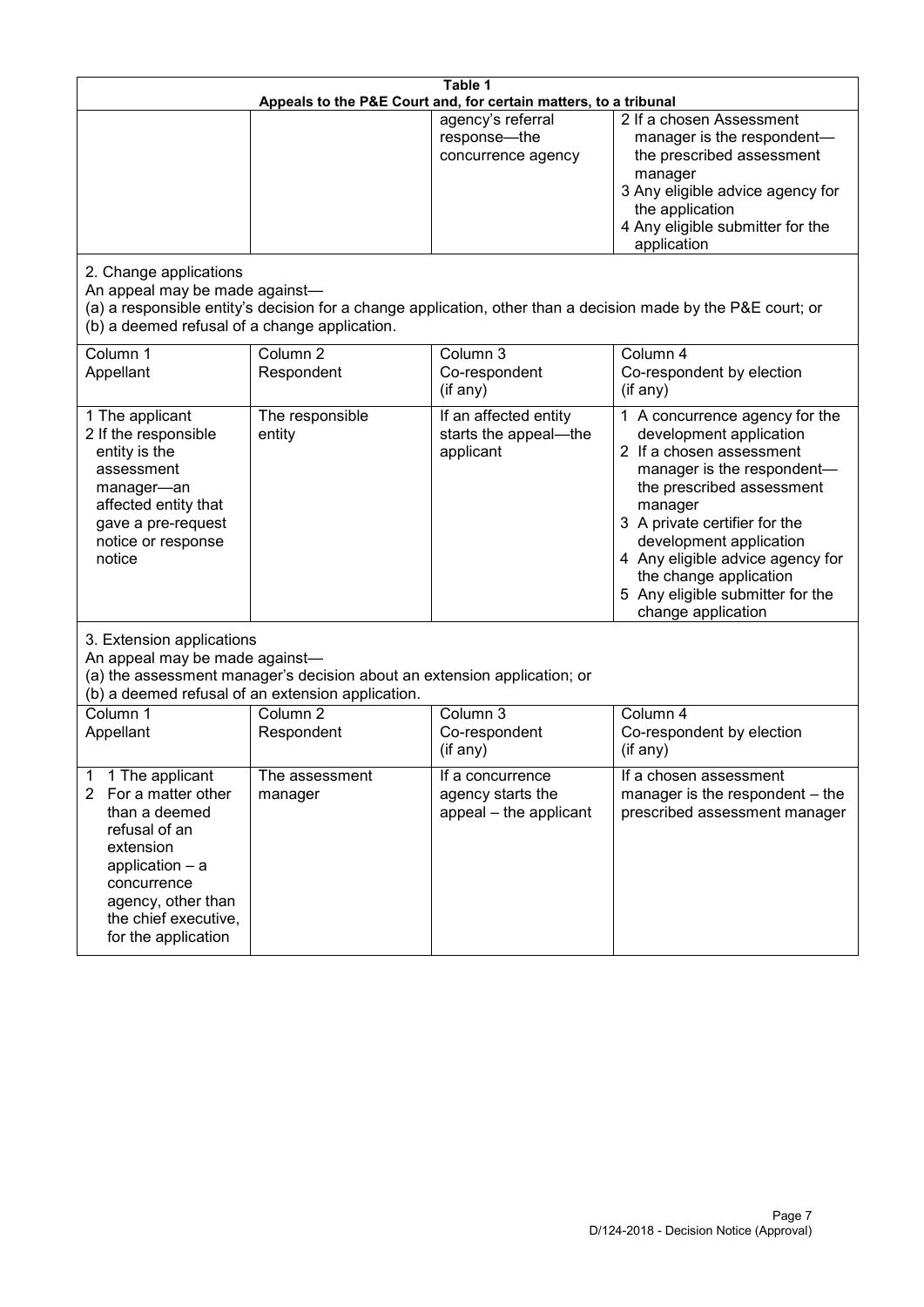### **Table 1 Appeals to the P&E Court and, for certain matters, to a tribunal**

4. Infrastructure charges notices

- An appeal may be made against an infrastructure charges notice on 1 or more of the following grounds
- a) The notice involved an error relating to
	- (i) The application of the relevant adopted charge; or
- Examples of errors in applying an adopted charge
	- The incorrect application of gross floor area for a non-residential development
	- Applying an incorrect 'use category', under a regulation, to the development
	- (i) The working out of extra demands, for section 120; or
	- (ii) An offset or refund; or
- b) The was no decision about an offset or refund; or
- c) If the infrastructure charges notice states a refund will be given the timing for giving the refund; or
- d) The amount of the charge is so unreasonable that no reasonable relevant local government could have
- imposed the amount.

| Column 1                                                 | Column 2                                                                  | Column 3      | Column 4                  |
|----------------------------------------------------------|---------------------------------------------------------------------------|---------------|---------------------------|
| Appellant                                                | Respondent                                                                | Co-respondent | Co-respondent by election |
|                                                          |                                                                           | $(if$ any)    | (if any)                  |
| The person given the<br>Infrastructure charges<br>notice | The local government<br>that gave the<br>infrastructure charges<br>notice |               |                           |

5. Conversion applications

An appeal may be made against—

(a) the refusal of a conversion application; or

(b) a deemed refusal of a conversion application.

| Column 1<br>Appellant | Column 2<br>Respondent                                                  | Column 3<br>Co-respondent<br>$($ if any $)$ | Column 4<br>Co-respondent by election<br>$(if$ any) |
|-----------------------|-------------------------------------------------------------------------|---------------------------------------------|-----------------------------------------------------|
| The applicant         | The local government<br>to which the conversion<br>application was made |                                             |                                                     |

6. Enforcement notices

An appeal may be made against the decision to give an enforcement notice.

| Column 1                                   | Column 2                     | Column 3      | Column 4                                                                                                                                                                   |
|--------------------------------------------|------------------------------|---------------|----------------------------------------------------------------------------------------------------------------------------------------------------------------------------|
| Appellant                                  | Respondent                   | Co-respondent | Co-respondent by election                                                                                                                                                  |
|                                            |                              | (if any)      | $($ if any $)$                                                                                                                                                             |
| The person given the<br>enforcement notice | The enforcement<br>authority |               | If the enforcement authority is<br>not the local government for<br>the premises in relation to which<br>the offence is alleged to have<br>happened-the local<br>government |

#### **Table 2 Appeals to the P&E Court only**

1. Appeals from tribunal

An appeal may be made against a decision of a tribunal, other than a decision under

section 252, on the ground of—

(a) an error or mistake in law on the part of the tribunal; or

(b) jurisdictional error.

| Column 1<br>Appellant                             | Column 2<br>Respondent                                    | Column 3<br>Co-respondent<br>$($ if any $)$ | Column 4<br>Co-respondent by election<br>$($ if any $)$ |
|---------------------------------------------------|-----------------------------------------------------------|---------------------------------------------|---------------------------------------------------------|
| A party to the<br>proceedings for the<br>decision | The other party to the<br>proceedings for the<br>decision | $\overline{\phantom{a}}$                    |                                                         |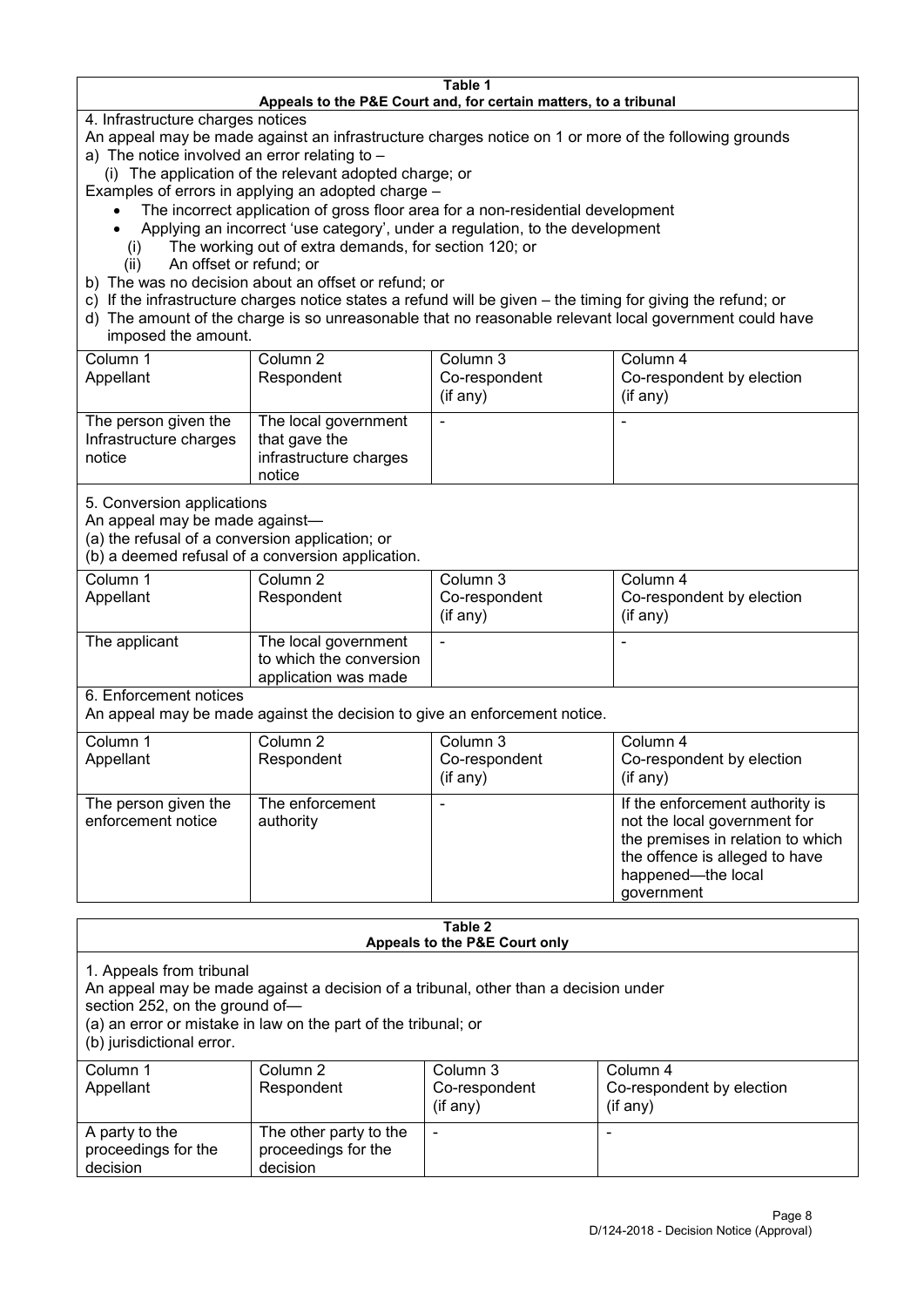### **Table 2 Appeals to the P&E Court only**

2. Eligible submitter appeals

An appeal may be made against the decision to give a development approval, or an approval for a change application, to the extent that the decision relates to—

(a) any part of the development application for the development approval that required impact assessment; or (b) a variation request.

| Column 1                                                                                                                                                                                                                                                                                                                                             | Column 2                                                                                                                   | Column 3                                                                                                                | Column 4                                             |
|------------------------------------------------------------------------------------------------------------------------------------------------------------------------------------------------------------------------------------------------------------------------------------------------------------------------------------------------------|----------------------------------------------------------------------------------------------------------------------------|-------------------------------------------------------------------------------------------------------------------------|------------------------------------------------------|
| Appellant                                                                                                                                                                                                                                                                                                                                            | Respondent                                                                                                                 | Co-respondent                                                                                                           | Co-respondent by election                            |
|                                                                                                                                                                                                                                                                                                                                                      |                                                                                                                            | $($ if any $)$                                                                                                          | (if any)                                             |
| 1 For a development<br>application-an<br>eligible submitter for<br>the development<br>application<br>2 For a change<br>application-an<br>eligible submitter for<br>the change<br>application                                                                                                                                                         | 1 For a development<br>application—the<br>assessment<br>manager<br>2 For a change<br>application-the<br>responsible entity | 1 The applicant<br>2 If the appeal is<br>about a concurrence<br>agency's referral<br>response—the<br>concurrence agency | Another eligible<br>submitter for the<br>application |
| 3. Eligible submitter and eligible advice agency appeals<br>An appeal may be made against a provision of a development approval, or failure to<br>include a provision in the development approval, to the extent the matter relates to-<br>(a) any part of the development application or the change application, for the development approval, that |                                                                                                                            |                                                                                                                         |                                                      |

required impact assessment; or

(b) a variation request.

| Column 1<br>Appellant                                                                                                                                                                                                                                                                         | Column 2<br>Respondent                                                                                                     | Column 3<br>Co-respondent<br>(if any)                                                                                   | Column 4<br>Co-respondent by election<br>(if any) |
|-----------------------------------------------------------------------------------------------------------------------------------------------------------------------------------------------------------------------------------------------------------------------------------------------|----------------------------------------------------------------------------------------------------------------------------|-------------------------------------------------------------------------------------------------------------------------|---------------------------------------------------|
| 1 For a development<br>application-an<br>eligible submitter for<br>the development<br>application<br>2 For a change<br>application-an<br>eligible submitter for<br>the change<br>application<br>3 An eligible advice<br>agency for the<br>development<br>application or<br>change application | 1 For a development<br>application-the<br>assessment<br>manager<br>2 For a change<br>application-the<br>responsible entity | 1 The applicant<br>2 If the appeal is<br>about a concurrence<br>agency's referral<br>response-the<br>concurrence agency | Another eligible submitter for the<br>application |
| 4. Compensation claims<br>An appeal may be made against-<br>(a) a decision under section 32 about a compensation claim; or<br>(b) a decision under section 265 about a claim for compensation; or<br>(c) a deemed refusal of a claim under paragraph (a) or (b).                              |                                                                                                                            |                                                                                                                         |                                                   |
| Column 1<br>Appellant                                                                                                                                                                                                                                                                         | Column <sub>2</sub><br>Respondent                                                                                          | Column 3<br>Co-respondent<br>(if any)                                                                                   | Column 4<br>Co-respondent by election<br>(if any) |
| A person dissatisfied<br>with the decision                                                                                                                                                                                                                                                    | The local<br>government to which                                                                                           |                                                                                                                         |                                                   |

5. Registered premises

the claim was made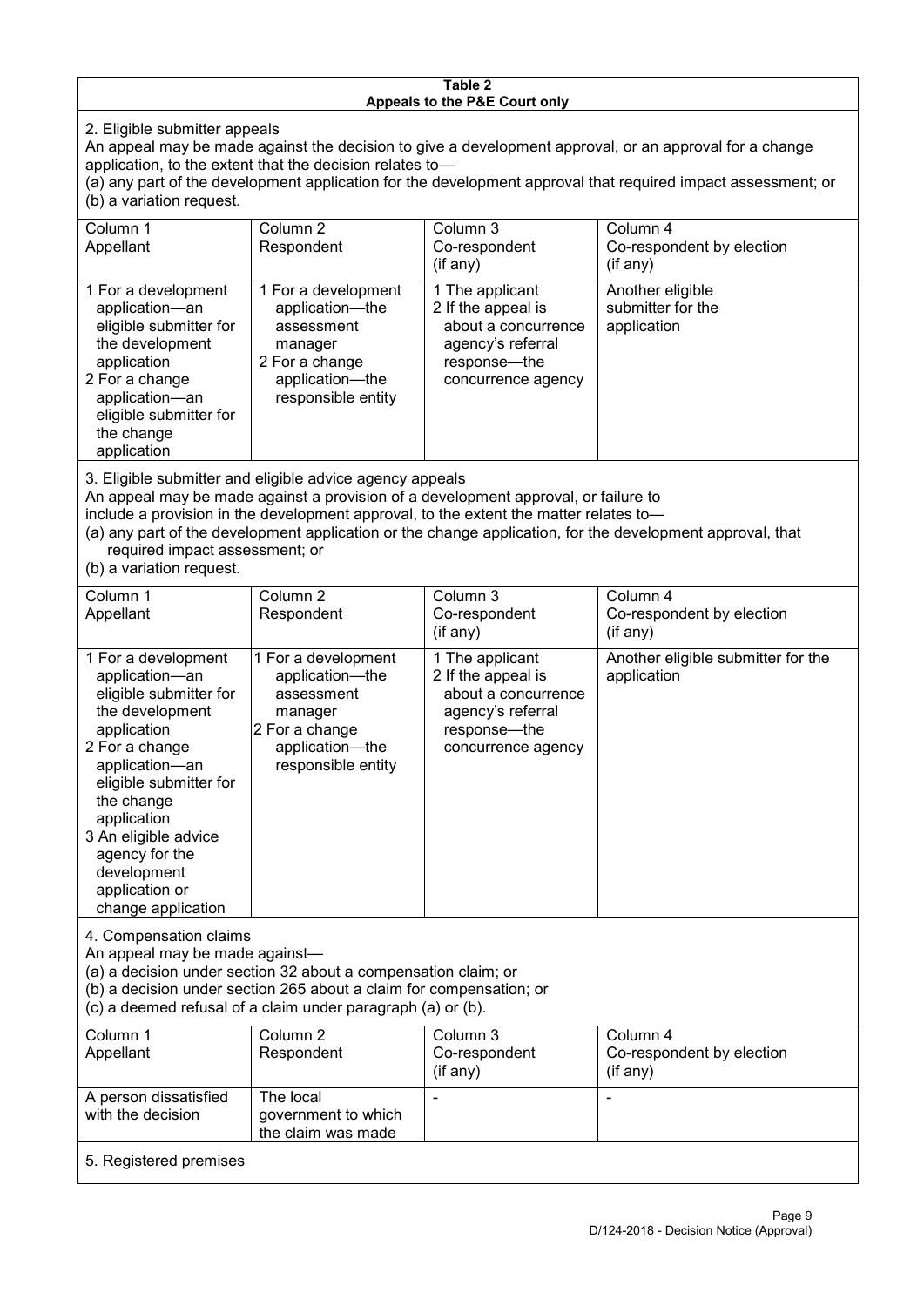| Table 2<br>Appeals to the P&E Court only                                                                                                                                                                                                                                                                             |                                   |                                         |                                                                                                                                                                             |  |
|----------------------------------------------------------------------------------------------------------------------------------------------------------------------------------------------------------------------------------------------------------------------------------------------------------------------|-----------------------------------|-----------------------------------------|-----------------------------------------------------------------------------------------------------------------------------------------------------------------------------|--|
| An appeal may be made against a decision of the Minister under chapter 7, part 4.                                                                                                                                                                                                                                    |                                   |                                         |                                                                                                                                                                             |  |
| Column 1<br>Appellant                                                                                                                                                                                                                                                                                                | Column <sub>2</sub><br>Respondent | Column 3<br>Co-respondent<br>(if any)   | Column 4<br>Co-respondent by election<br>(if any)                                                                                                                           |  |
| 1 A person given a<br>decision notice about<br>the decision<br>2 If the decision is to<br>register premises or<br>renew the<br>registration of<br>premises-an owner<br>or occupier of<br>premises in the<br>affected area for the<br>registered premises<br>who is dissatisfied<br>with the decision                 | The Minister                      |                                         | If an owner or occupier starts the<br>appeal – the owner of the<br>registered premises                                                                                      |  |
| 6. Local laws<br>An appeal may be made against a decision of a local government, or conditions applied,<br>under a local law about-<br>(a) the use of premises, other than a use that is the natural and ordinary consequence of prohibited<br>development; or<br>(b) the erection of a building or other structure. |                                   |                                         |                                                                                                                                                                             |  |
| Column 1<br>Appellant                                                                                                                                                                                                                                                                                                | Column <sub>2</sub><br>Respondent | Column 3<br>Co-respondent<br>(if any)   | Column 4<br>Co-respondent by election<br>(if any)                                                                                                                           |  |
| A person who-<br>(a) applied for the<br>decision; and<br>(b) is dissatisfied with<br>the decision or<br>conditions.                                                                                                                                                                                                  | The local government              |                                         |                                                                                                                                                                             |  |
|                                                                                                                                                                                                                                                                                                                      |                                   | Table 3<br>Appeals to the tribunal only |                                                                                                                                                                             |  |
| 1. Building advisory agency appeals<br>An appeal may be made against giving a development approval for building work to the extent the building<br>work required code assessment against the building assessment provisions.                                                                                         |                                   |                                         |                                                                                                                                                                             |  |
| Column 1<br>Appellant                                                                                                                                                                                                                                                                                                | Column <sub>2</sub><br>Respondent | Column 3<br>Co-respondent<br>(if any)   | Column 4<br>Co-respondent by election<br>(if any)                                                                                                                           |  |
| A building advisory<br>agency for the<br>development application<br>related to the approval                                                                                                                                                                                                                          | The assessment<br>manager         | The applicant                           | 1 A concurrence agency for the<br>development application<br>related to the approval<br>2 A private certifier for the<br>development application<br>related to the approval |  |
| 3. Certain decisions under the Building Act and the Plumbing and Drainage Act<br>An appeal may be made against a decision under-<br>(a) the Building Act, other than a decision made by the Queensland Building and Construction Commission; or<br>(b) the Plumbing and Drainage Act, part 4 or 5.                   |                                   |                                         |                                                                                                                                                                             |  |
| Column 1<br>Appellant                                                                                                                                                                                                                                                                                                | Column <sub>2</sub><br>Respondent | Column 3<br>Co-respondent<br>(if any)   | Column 4<br>Co-respondent by election<br>(if any)                                                                                                                           |  |